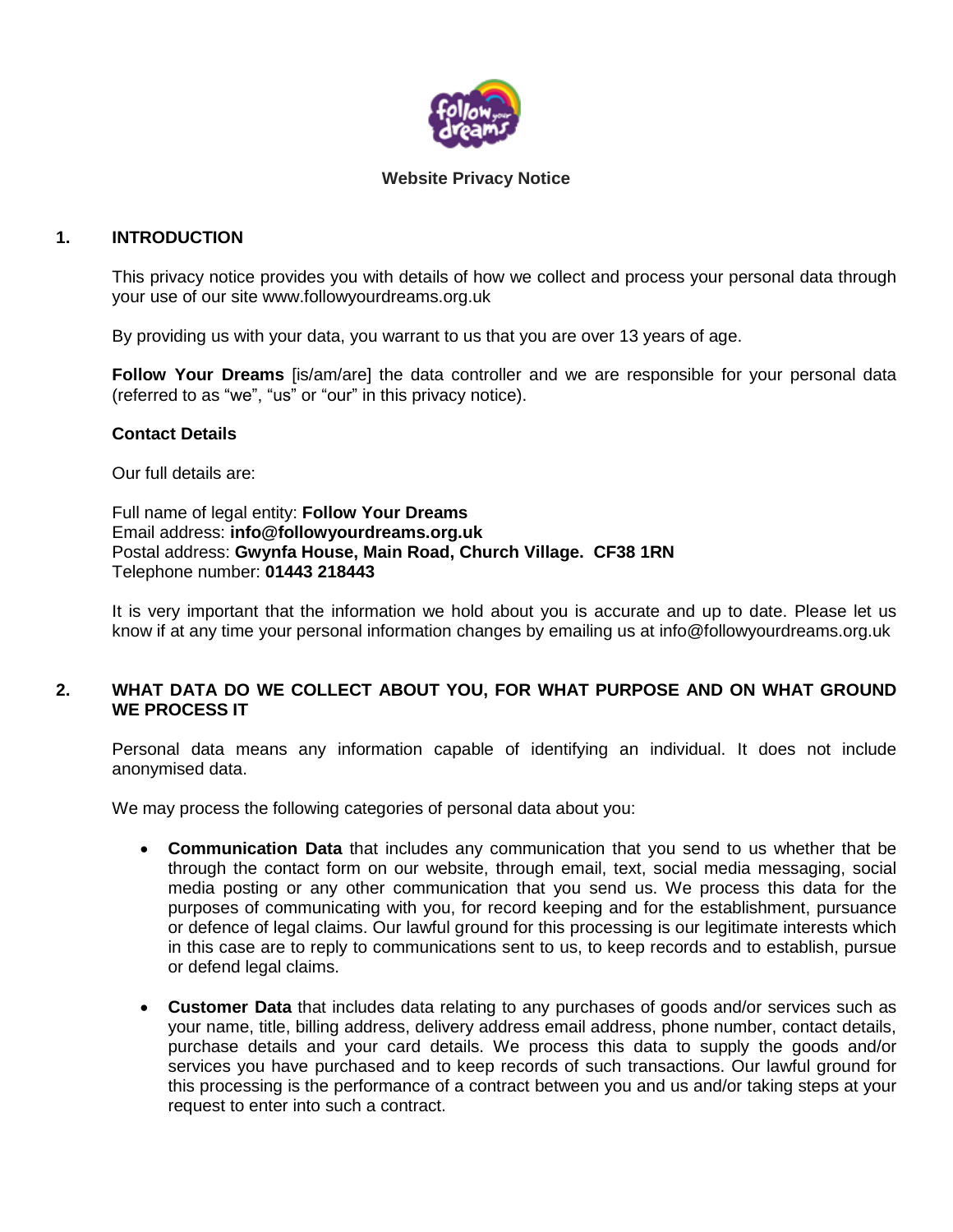- **User Data** that includes data about how you use our website and any online services together with any data that you post for publication on our website or through other online services. We process this data to operate our website and ensure relevant content is provided to you, to ensure the security of our website, to maintain back- ups of our website and/or databases and to enable publication and administration of our website, other online services and business. Our lawful ground for this processing is our legitimate interests which in this case are to enable us to properly administer our website and our business.
- **Technical Data** that includes data about your use of our website and online services such as your IP address, your login data, details about your browser, length of visit to pages on our website, page views and navigation paths, details about the number of times you use our website, time zone settings and other technology on the devices you use to access our website. The source of this data is from our analytics tracking system. We process this data to analyse your use of our website and other online services, to administer and protect our business and website, to deliver relevant website content and advertisements to you and to understand the effectiveness of our advertising. Our lawful ground for this processing is our legitimate interests which in this case are to enable us to properly administer our website and our business and to grow our business and to decide our marketing strategy.
- **Marketing Data** that includes data about your preferences in receiving marketing from us and our third parties and your communication preferences. We process this data to enable you to partake in our promotions such as competitions, prize draws and free give-aways, to deliver relevant website content and advertisements to you and measure or understand the effectiveness of this advertising. Our lawful ground for this processing is our legitimate interests which in this case are to study how customers use our products/services, to develop them, to grow our business and to decide our marketing strategy.
- We may use Customer Data, User Data, Technical Data and Marketing Data to deliver relevant website content and advertisements to you (including Facebook adverts or other display advertisements) and to measure or understand the effectiveness of the advertising we serve you. Our lawful ground for this processing is legitimate interests which is to grow our business. We may also use such data to send other marketing communications to you. Our lawful ground for this processing is either consent or legitimate interests (namely to grow our business).

## **Sensitive Data**

We need to collect the following sensitive data about you in order to deliver our charity's services:

## **Information about your child's health**

We require your explicit consent for processing sensitive data, so when you submit your details, we will send you a further communication asking for you to confirm your consent to this processing.

Where we are required to collect personal data by law, or under the terms of the contract between us and you do not provide us with that data when requested, we may not be able to perform the contract (for example, to deliver goods or services to you). If you don't provide us with the requested data, we may have to cancel a product or service you have ordered but if we do, we will notify you at the time.

We will only use your personal data for a purpose it was collected for or a reasonably compatible purpose if necessary. For more information on this please email us at info@followyourdreams.org.uk. In case we need to use your details for an unrelated new purpose we will let you know and explain the legal grounds for processing.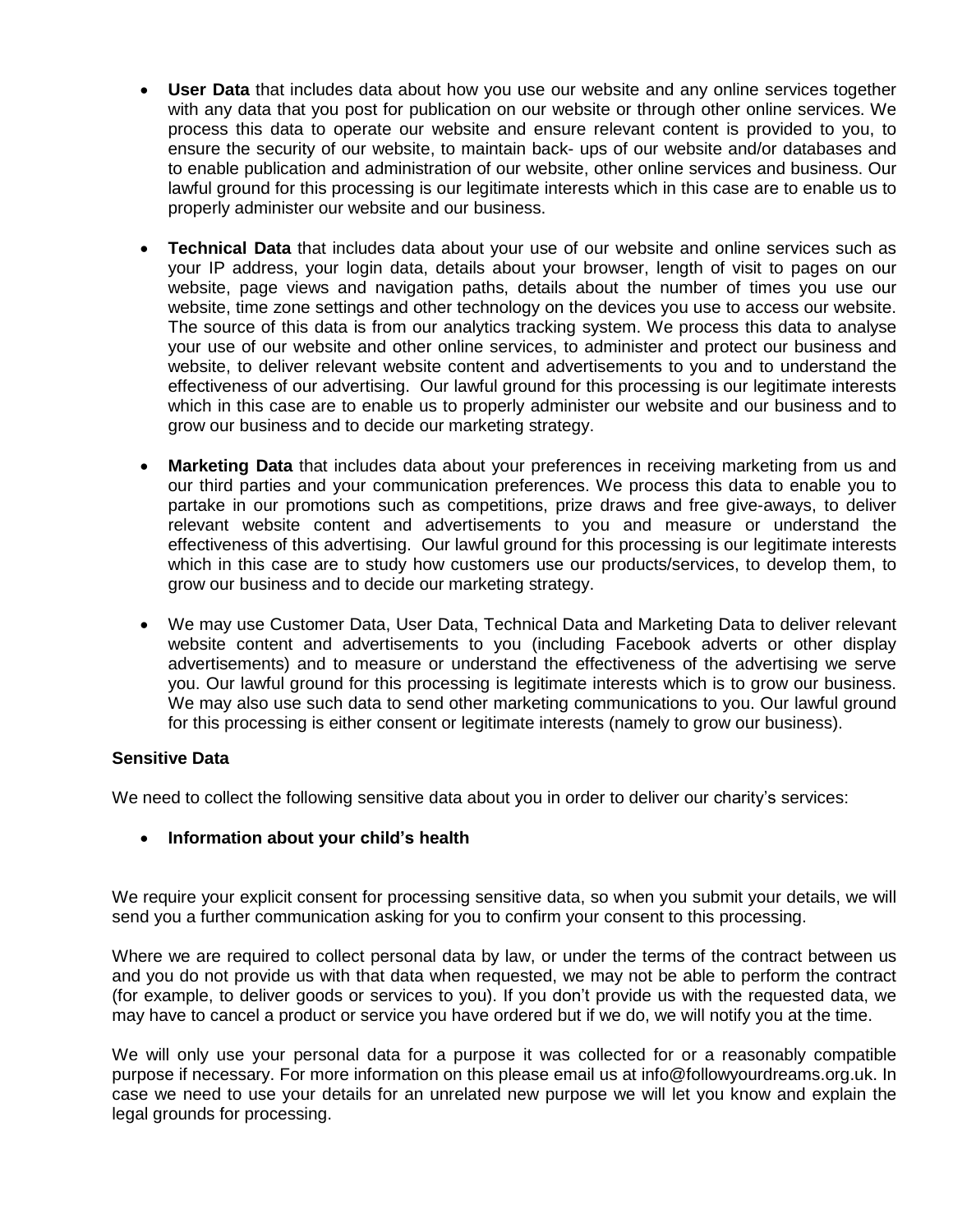We may process your personal data without your knowledge or consent where this is required or permitted by law.

We do not carry out automated decision making or any type of automated profiling.

# **3. HOW WE COLLECT YOUR PERSONAL DATA**

We may collect data about you by you providing the data directly to us (for example by filling in forms on our site or by sending us emails). We may automatically collect certain data from you as you use our website by using cookies and similar technologies. Please see our cookie policy for more details about this.

We may receive data from third parties such as analytics providers such as Google based outside the EU, advertising networks such as Facebook based outside the EU, such as search information providers such as Google based outside the EU, providers of technical, payment and delivery services, such as data brokers or aggregators.

We may also receive data from publicly availably sources such as Companies House and the Electoral Register based inside the EU.

### 4. **MARKETING COMMUNICATIONS**

Our lawful ground of processing your personal data to send you marketing communications is either your consent or our legitimate interests (namely to grow our charity).

Under the Privacy and Electronic Communications Regulations, we may send you marketing communications from us if (i) you made a purchase or asked for information from us about our goods or services or (ii) you agreed to receive marketing communications and in each case, you have not opted out of receiving such communications since. Under these regulations, if you are a limited company, we may send you marketing emails without your consent. However, you can still opt out of receiving marketing emails from us at any time.

Before we share your personal data with any third party for their own marketing purposes we will get your express consent.

You can ask us or third parties to stop sending you marketing messages at any time emailing us at [info@followyourdreams.org.uk](mailto:info@followyourdreams.org.uk) at any time.

f you opt out of receiving marketing communications this opt-out does not apply to personal data provided as a result of other transactions, such as charity service applications etc.

## **5. DISCLOSURES OF YOUR PERSONAL DATA**

We may have to share your personal data with the parties set out below:

- Service providers who provide IT and system administration services.
- Professional advisers including lawyers, bankers, auditors and insurers
- Government bodies that require us to report processing activities.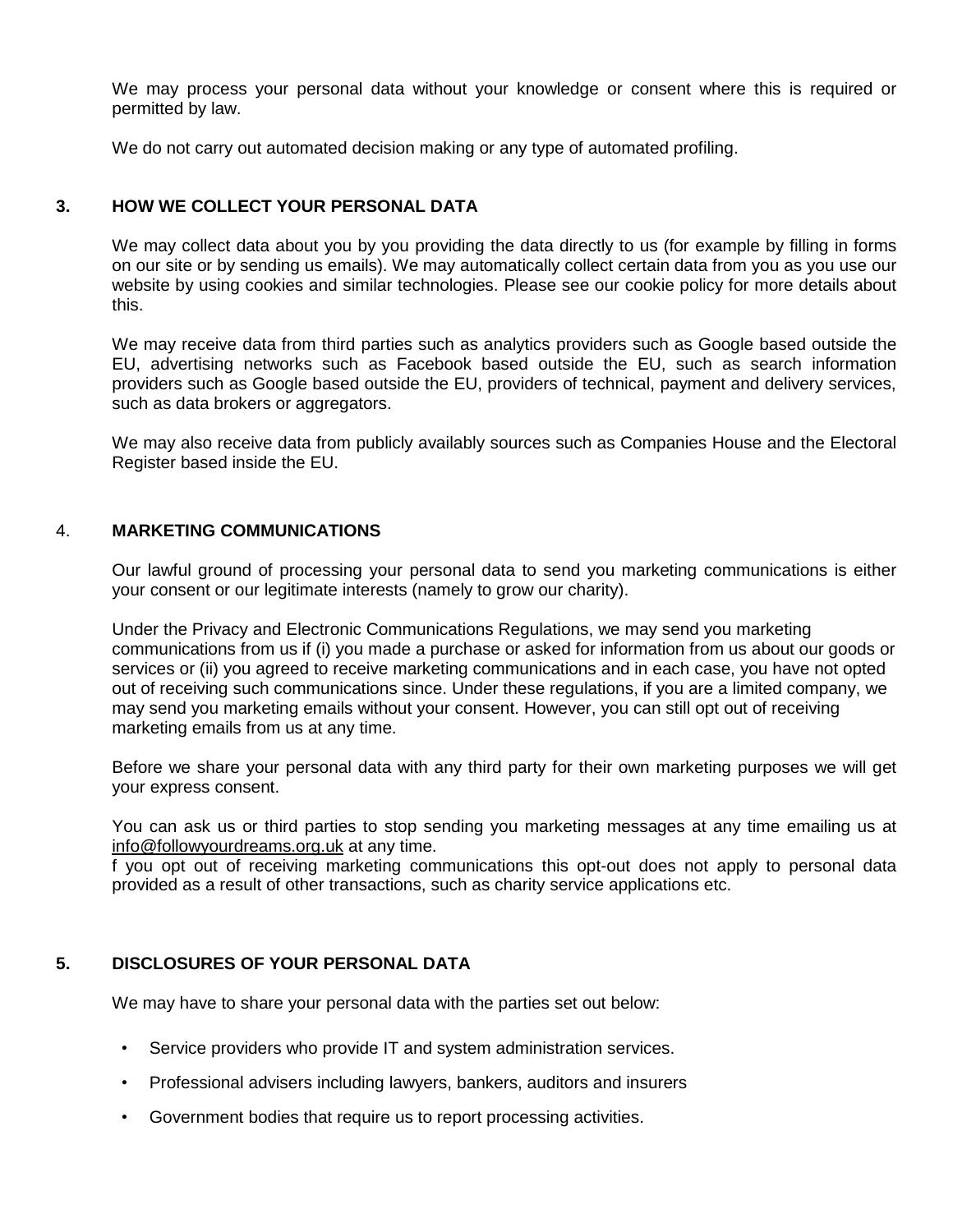• Third parties to whom we sell, transfer, or merge parts of our charity or our assets.

We require all third parties to whom we transfer your data to respect the security of your personal data and to treat it in accordance with the law. We only allow such third parties to process your personal data for specified purposes and in accordance with our instructions.

## **6. INTERNATIONAL TRANSFERS**

We are subject to the provisions of the General Data Protection Regulations that protect your personal data. Where we transfer your data to third parties outside of the EEA, we will ensure that certain safeguards are in place to ensure a similar degree of security for your personal data. As such:

- We may transfer your personal data to countries that the European Commission have approved as providing an adequate level of protection for personal data by; or
- If we use US-based providers that are part of EU-US Privacy Shield, we may transfer data to them, as they have equivalent safeguards in place; or
- Where we use certain service providers who are established outside of the EEA, we may use specific contracts or codes of conduct or certification mechanisms approved by the European Commission which give personal data the same protection it has in Europe.

If none of the above safeguards is available, we may request your explicit consent to the specific transfer. You will have the right to withdraw this consent at any time.

#### **7. DATA SECURITY**

We have put in place security measures to prevent your personal data from being accidentally lost, used, altered, disclosed, or accessed without authorisation. We also allow access to your personal data only to those employees and partners who have a business need to know such data. They will only process your personal data on our instructions and they must keep it confidential.

We have procedures in place to deal with any suspected personal data breach and will notify you and any applicable regulator of a breach if we are legally required to.

#### **8. DATA RETENTION**

We will only retain your personal data for as long as necessary to fulfil the purposes we collected it for, including for the purposes of satisfying any legal, accounting, or reporting requirements.

When deciding what the correct time is to keep the data for we look at its amount, nature and sensitivity, potential risk of harm from unauthorised use or disclosure, the processing purposes, if these can be achieved by other means and legal requirements.

For tax purposes the law requires us to keep basic information about our customers (including Contact, Identity, Financial and Transaction Data) for six years after they stop being customers.

In some circumstances we may anonymise your personal data for research or statistical purposes in which case we may use this information indefinitely without further notice to you.